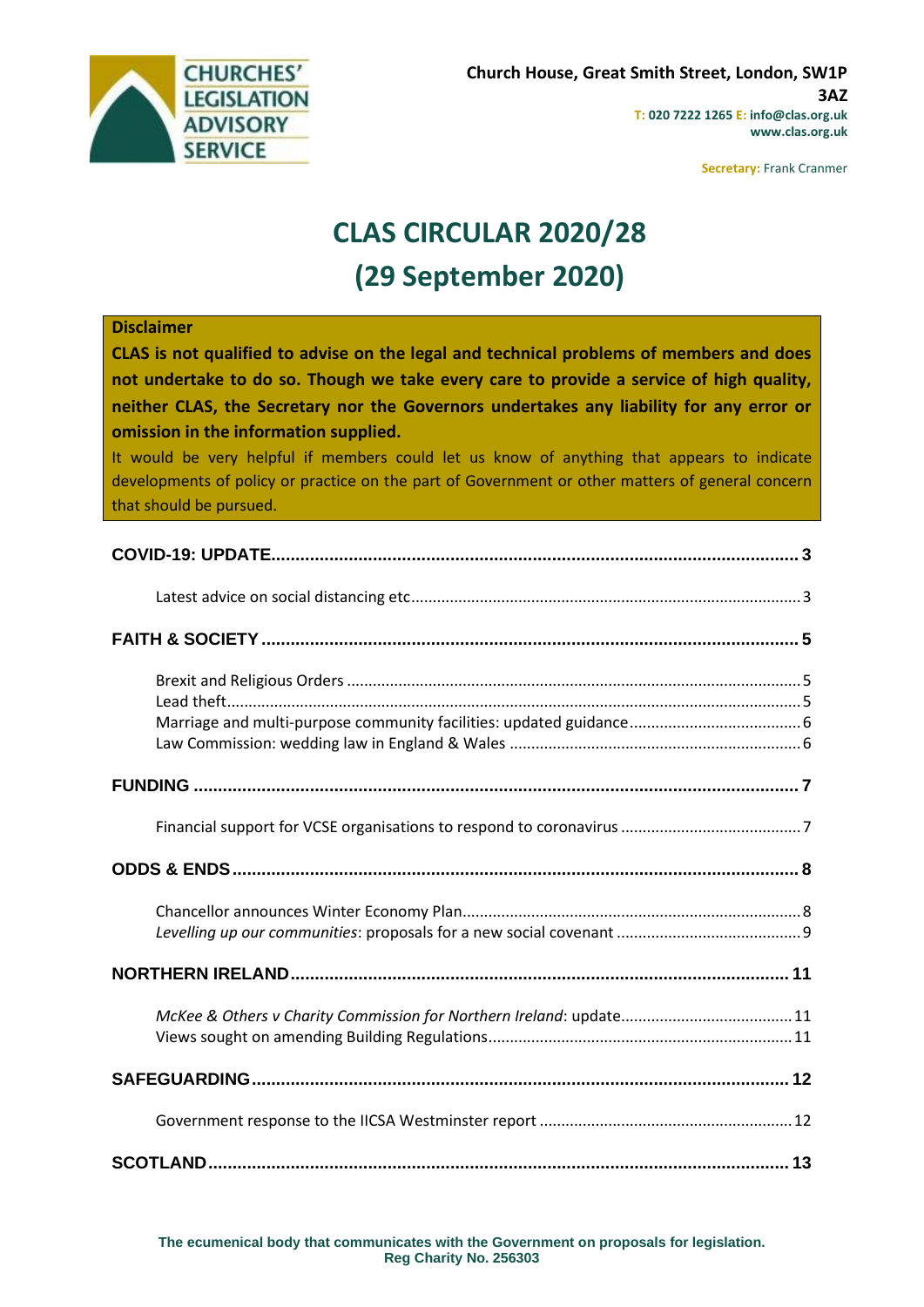| <b>Churches' Legislation Advisory Service</b><br><u> 1980 - Johann Barn, mars an t-Amerikaansk kommunister (</u> | <b>Circular 2020/28</b> |
|------------------------------------------------------------------------------------------------------------------|-------------------------|
|                                                                                                                  |                         |
|                                                                                                                  |                         |
|                                                                                                                  |                         |
|                                                                                                                  |                         |
|                                                                                                                  |                         |
|                                                                                                                  |                         |
|                                                                                                                  |                         |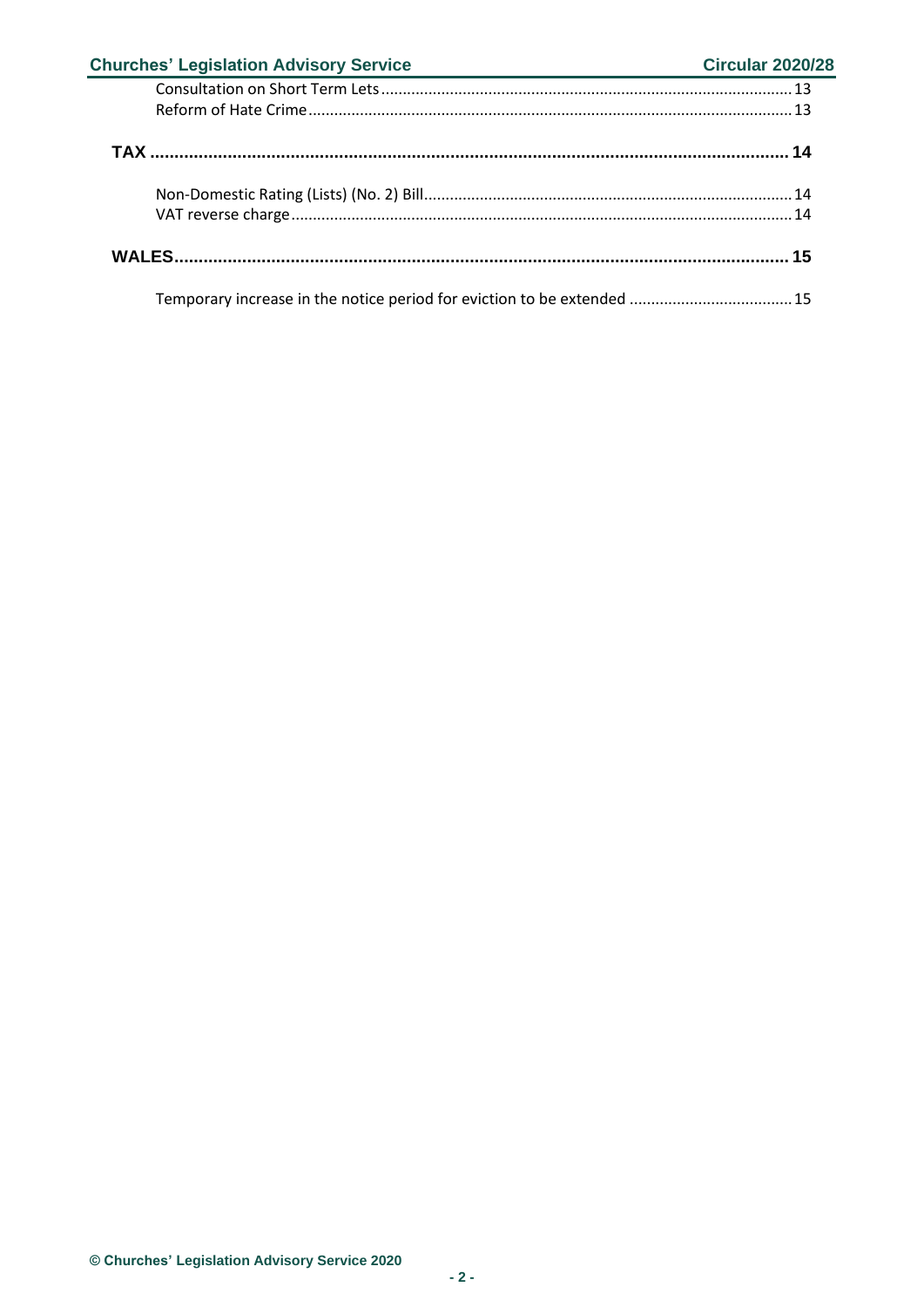### <span id="page-2-0"></span>**COVID-19: UPDATE**

#### <span id="page-2-1"></span>**Latest advice on social distancing etc**



Further to the rule of six, the Prime Ministe[r announced](https://www.gov.uk/government/speeches/pm-commons-statement-on-coronavirus-22-september-2020) in Parliament that the Government has had to alter the social distancing rules in England, though the Government is not issuing a general instruction to stay at home.

Critically for members of CLAS in England, **the maximum number of people permitted at a wedding ceremony or reception is now 15**. **The maximum attendance at a funeral remains at 30**.

In addition, the following rules have been altered:

- First, the Government is asking office workers who can work from home to do so. In key public services – and in all professions where homeworking is not possible, such as construction or retail – people should continue to attend their workplaces.
- Second, from last Thursday all pubs, bars and restaurants had to operate table-service only, except for takeaways and close at 10pm. The same has been applied to takeaways - though deliveries can continue thereafter.
- Third, the requirement to wear face coverings has been extended to include staff in retail, all users of taxis and private hire vehicles, and staff and customers in indoor hospitality, except when seated at a table to eat or drink.
- Fourth, in retail, leisure, tourism and other sectors, the Covid-secure guidelines have become legal obligations. Businesses will be fined and could be closed if they breach these rules.
- Finally, business conferences, exhibitions and large sporting events will not be able to reopen from 1 October.

The Prime Minister said that "unless we palpably make progress, **we should assume that the restrictions I have announced will remain in place for perhaps six months**." [emphasis added]

The devolved administrations have announced their own restrictions, all of which are more restrictive than those in England. You can find the devolved administrations' measures available via the following links[: Northern Ireland,](https://www.nidirect.gov.uk/articles/coronavirus-covid-19-regulations-guidance-what-restrictions-mean-you) [Scotland,](https://www.gov.scot/publications/coronavirus-covid-19-what-you-can-and-cannot-do/pages/overview/) and [Wales.](https://gov.wales/coronavirus-regulations-guidance)

With respect to places of worship, the following applies:

• Wedding guests: Fifteen in England, 20 in Scotland, and 30 in Wales. In Northern Ireland, it is up to the venue's own risk assessment.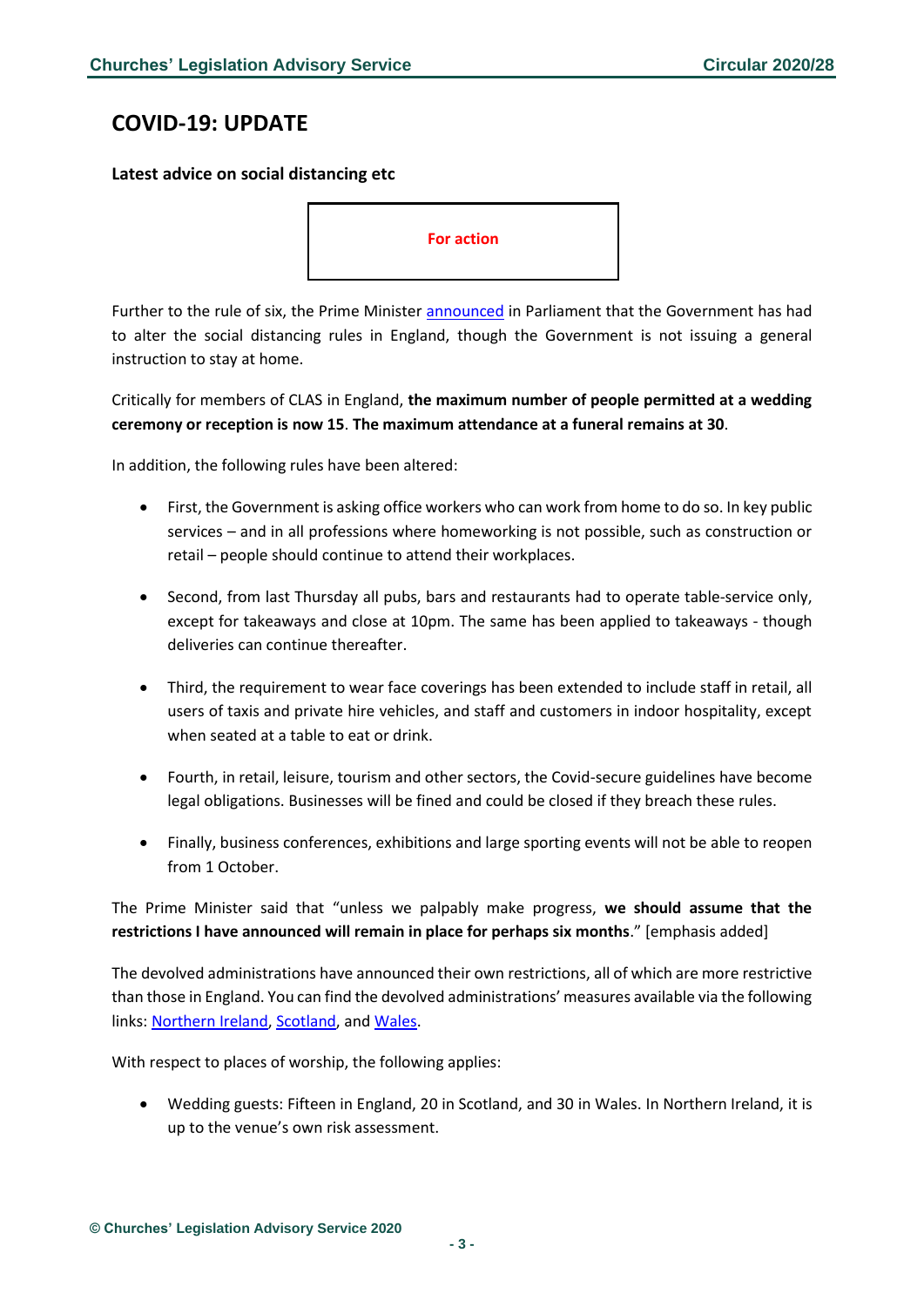• Funerals: Thirty are allowed in England, 20 in Scotland, 30 in Wales. In Northern Ireland, it is up to the venue's own risk assessment.

Separately, the Church of England has **produced** guidance for churches.

[Source: 10 Downing Street, 22 September 2020; Northern Ireland Assembly, 22 September; Scottish Government, 23 September; Welsh Government, 24 September; Church of England, 25 September]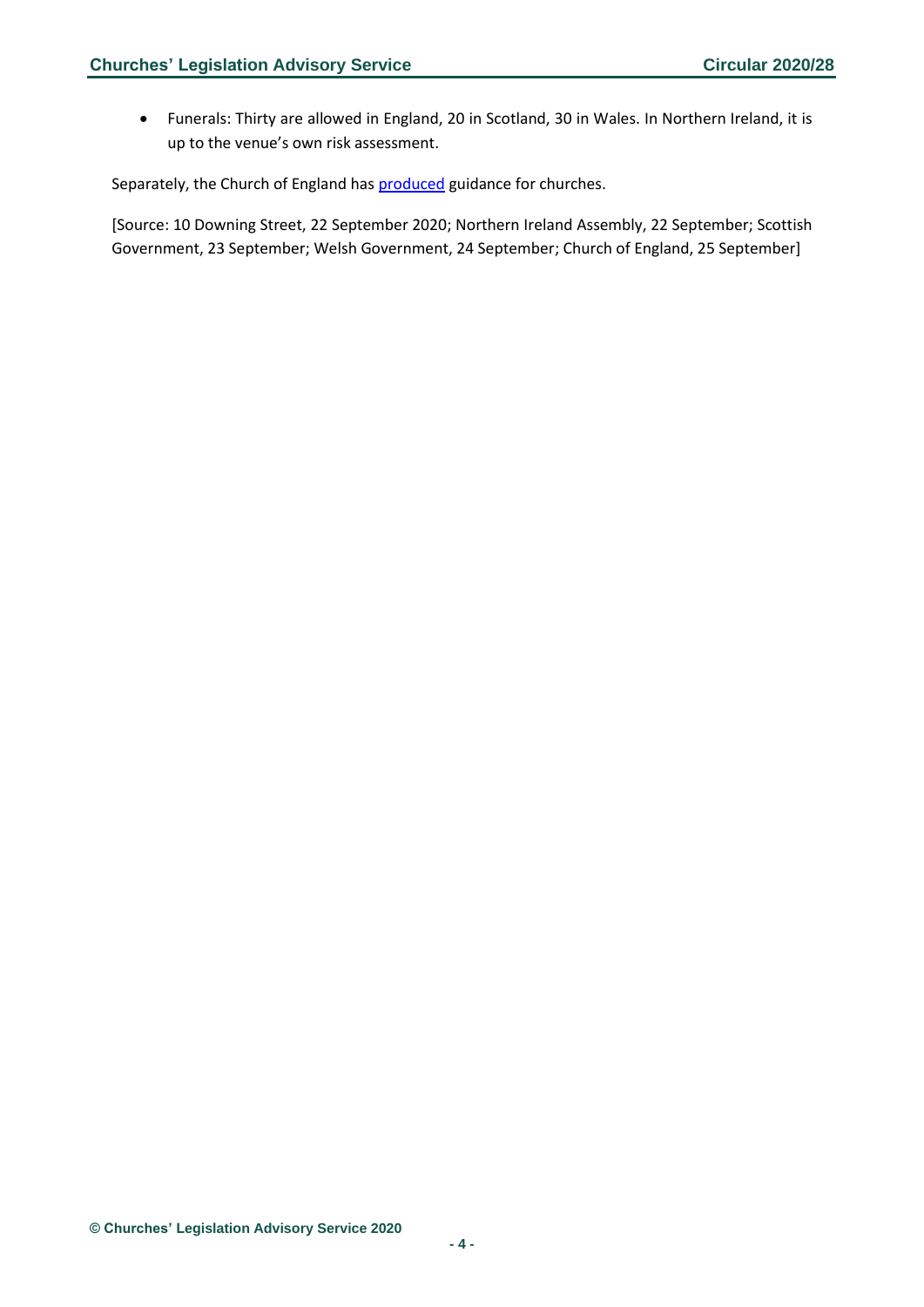### <span id="page-4-0"></span>**FAITH & SOCIETY**

#### <span id="page-4-1"></span>**Brexit and Religious Orders**

**For information and possibly for action**

With Brexit and the end of free movement fast approaching the Immigration team at Stone King has developed [a Brexit Self Audit Tool](https://stonekingllp.cmail20.com/t/i-l-mluujjt-jdukjrkuhu-p/) to help Religious Orders assess whether they are Brexit ready and, if not, identify what actions they need to take. The tool will:

- Assist organisations that have EU nationals within them, and remind them of the steps they need to take in relation to these individuals
- Help organisations that rely on the movement of people from outside the UK
- Support organisations that have a sponsorship licence, by reminding them of their responsibilities and helping them to identify any strategic actions they need to take in relation to their licence and the EU nationals they support.

[Source: Stone King, 25 September]

#### <span id="page-4-2"></span>**Lead theft**



Jim Shannon M[P asked](https://questions-statements.parliament.uk/written-questions/detail/2020-09-08/86664) the Church Commissioners, what steps the Church of England plans to take to tackle the theft of lead from churches.

Andrew Selous MP replied: 'Thefts of metal and monumental stone from churches initially fell folliowing the introduction of the Scrap Metal Dealers Act 2013, but have begun to rise again. The Church of England submitted evidence to the Government's review of the Act and recommended legislation be updated to reflect new forms of thefts, the organised nature of the crime and smelting techniques. We await progress on that and in the meantime are working closely with the APPG for Metal Theft, Historic England and the Police, to support parishes that are impacted by this form of serious organised crime'.

[Source: Commons *Hansard*, 14 September]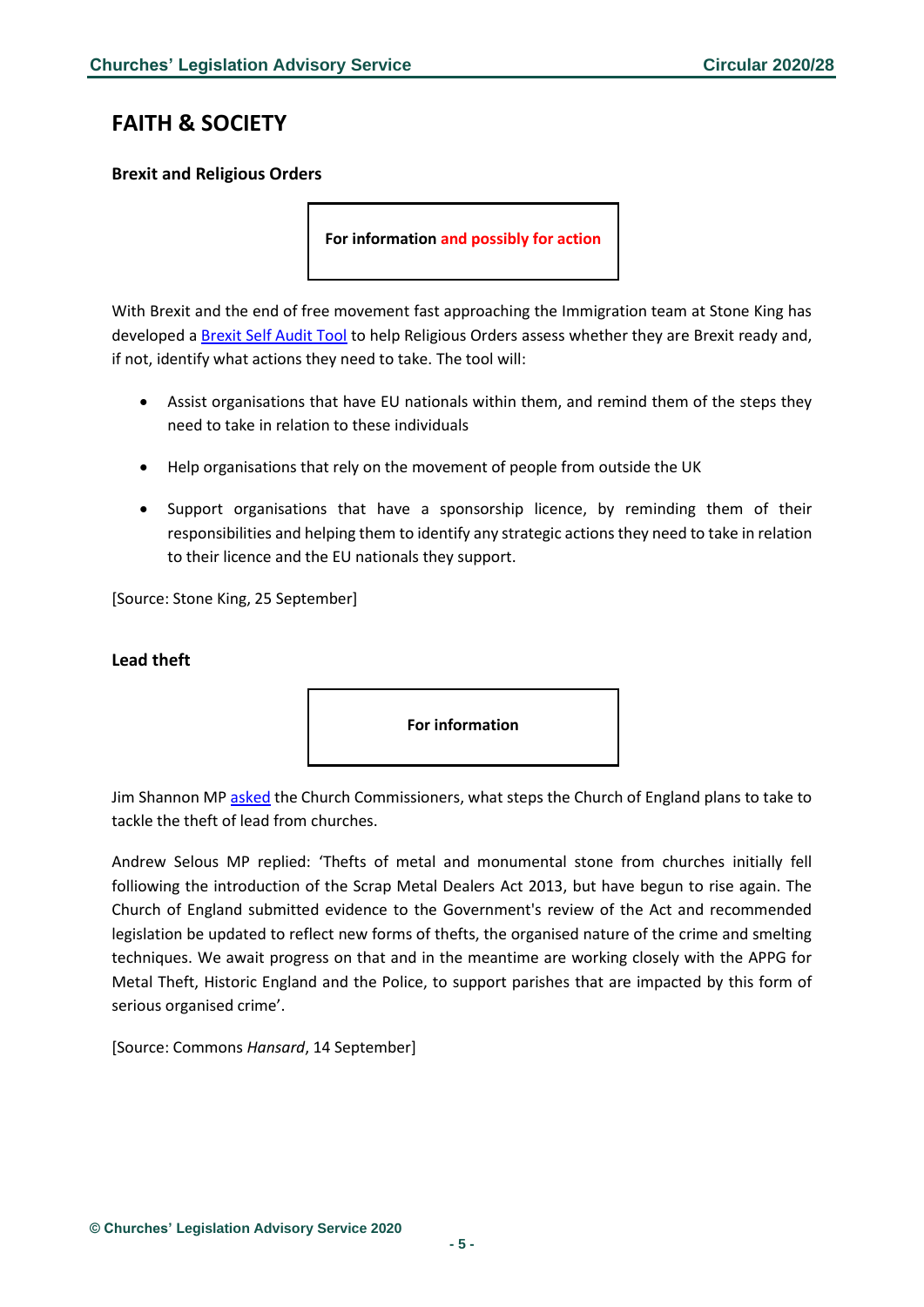#### <span id="page-5-0"></span>**Marriage and multi-purpose community facilities: updated guidance**

**For information and possibly for action**

The Government has [updated](https://www.gov.uk/government/publications/covid-19-guidance-for-small-marriages-and-civil-partnerships?utm_source=218e9618-b5c2-4394-b484-333c815f8bc0&utm_medium=email&utm_campaign=govuk-notifications&utm_content=daily) its guidance for small marriages and civil partnerships (in England) in light of the Prime Minister's announcement on new coronavirus restrictions (for which, see above). Similiary, the Government has also [updated](https://www.gov.uk/government/publications/covid-19-guidance-for-the-safe-use-of-multi-purpose-community-facilities?utm_source=1737e2a3-4c47-4d3d-bd26-dea839f59dd6&utm_medium=email&utm_campaign=govuk-notifications&utm_content=daily) its guidance for those managing community centres, village halls and other community facilities on safely re-opening multi-purpose buildings.

[Source: MHCLG, 24 September]

#### <span id="page-5-1"></span>**Law Commission: wedding law in England & Wales**

**For information and possibly for action**

At a teleconference last week about something else entirely, the Law Commissioner in charge of the consultation on wedding law in England & Wales, Professor Nick Hopkins, asked us if we would remind members that the Commission was anxious to hear the views of all denominations, large and small. CLAS will be sending in a response on the need, generally, to consolidate and systematise the current law (some of which still dates back to the early nineteenth century) but is unlikely to be able to comment in detail on some of the specific issues.

The consultation document i[s here.](https://s3-eu-west-2.amazonaws.com/lawcom-prod-storage-11jsxou24uy7q/uploads/2020/09/Getting-Married-A-Consultation-Paper-on-Wedding-Law-web.pdf) The consultation closes on **3 December**.

[Source: CLAS, 28 September]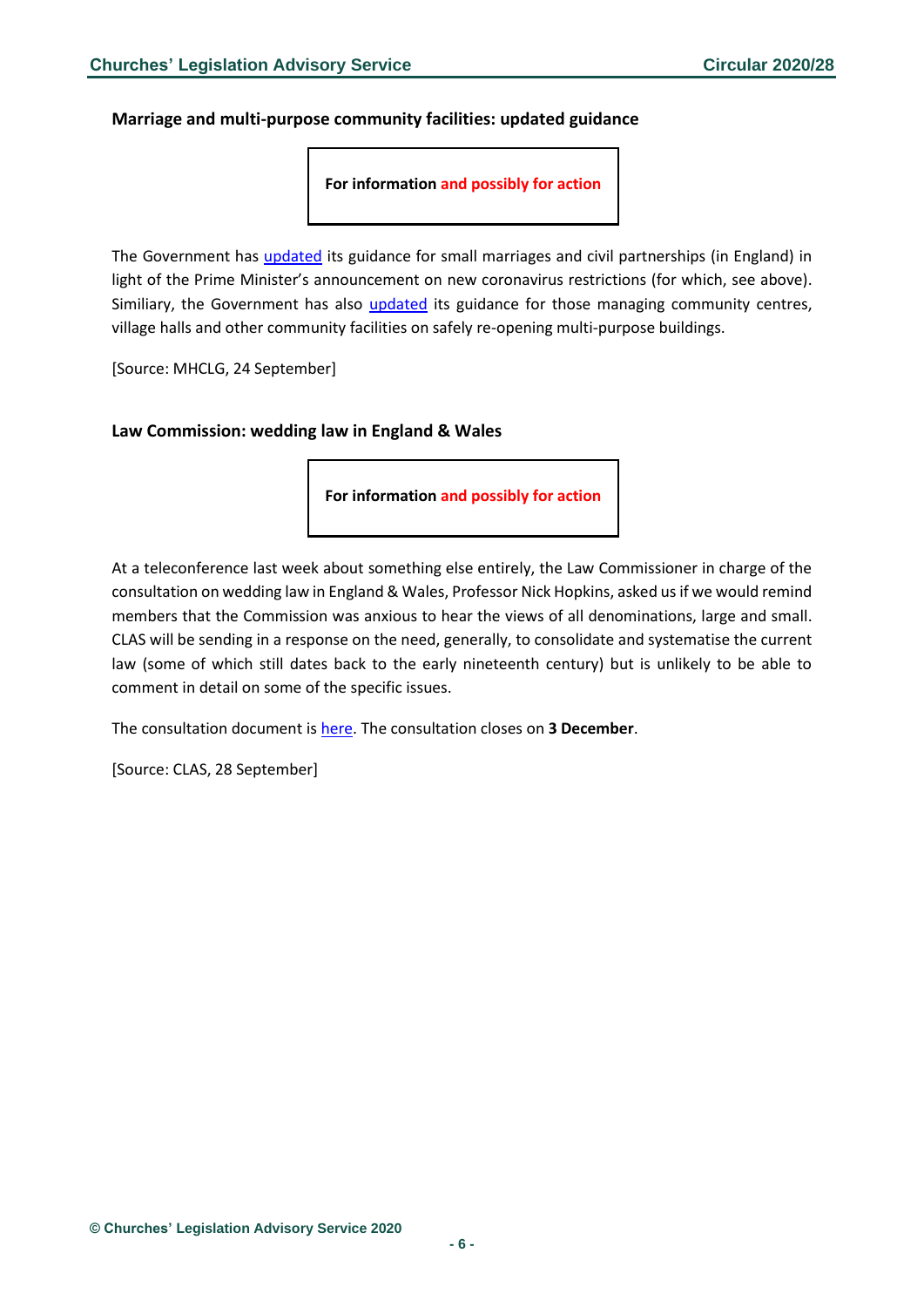# <span id="page-6-0"></span>**FUNDING**

<span id="page-6-1"></span>**Financial support for VCSE organisations to respond to coronavirus**

**For information and possibly for action**

DCMS has [updated](https://www.gov.uk/guidance/financial-support-for-voluntary-community-and-social-enterprise-vcse-organisations-to-respond-to-coronavirus-covid-19#history) its guidance on financial support for voluntary, community and social enterprise (VCSE) organisations to respond to coronavirus, to reflect passed application deadlines; details of grants awarded; and changes to HM Treasury financial support.

[Source: DCMS, 16 September]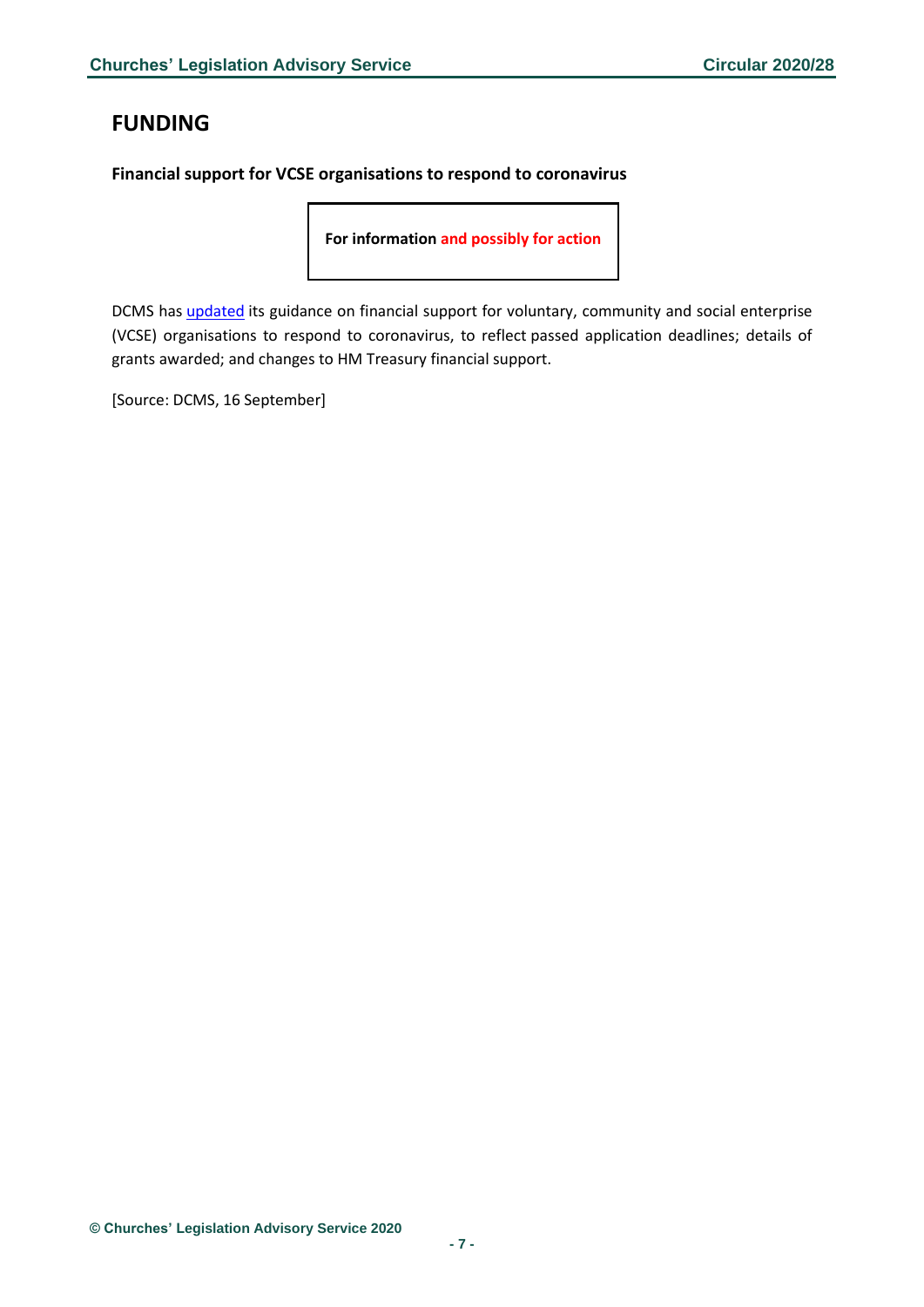### <span id="page-7-0"></span>**ODDS & ENDS**

<span id="page-7-1"></span>**Chancellor announces Winter Economy Plan**

**For information and possibly for action**

The Chancellor has [announced](https://www.gov.uk/government/publications/winter-economy-plan/winter-economy-plan) the Government's Winter Economy Plan, which forms the next stage of the Government's economic response to the coronavirus. The policy paper announces:

- Job Support Scheme The Government will be introducing a new Job Support Scheme from 1 November 2020. Employees will need to work a minimum of 33% of their usual hours. For every hour not worked, the employer and the Government will each pay one third of the employee's usual pay, and the Government contribution will be capped at £697.92 per month. Employees using the scheme will receive at least 77% of their pay, where the Government contribution has not been capped. The employer will be reimbursed in arrears for the Government contribution. The employee must not be on a redundancy notice. The scheme will run for six months from 1 November 2020 and is open to all employers with a UK bank account and a UK PAYE scheme. All Small and Medium-Sized Enterprises (SMEs) will be eligible; large businesses will be required to demonstrate that their business has been adversely affected by COVID-19, and the Government expects that large employers will not be making capital distributions (such as dividends), while using the scheme.
- Self-Employment Income Support Scheme (SEISS) Grant Extension The grant will be limited to self-employed individuals who are currently eligible for the SEISS and are actively continuing to trade but are facing reduced demand due to COVID-19. The scheme will last for 6 months, from November 2020 to April 2021. The extension will be in the form of two taxable grants:
	- o The first grant will cover a three-month period from the start of November until the end of January. This initial grant will cover 20%of average monthly trading profits, paid out in a single instalment covering 3 months' worth of profits, and capped at £1,875 in total.
	- $\circ$  The second grant will cover a three-month period from the start of February until the end of April. The Government will review the level of the second grant and set this in due course.
- Extending the temporary VAT reduced rate for hospitality and tourism The Government is extending the temporary reduced rate of VAT (5%) from 12 January to 31 March 2021. This will continue to apply to supplies of food and non-alcoholic drinks from restaurants, pubs, bars, cafés and similar premises, supplies of accommodation and admission to attractions across the UK.
- Extension of access to finance schemes The Government is extending four temporary loan schemes, to 30 November 2020 for new applications – those loans being: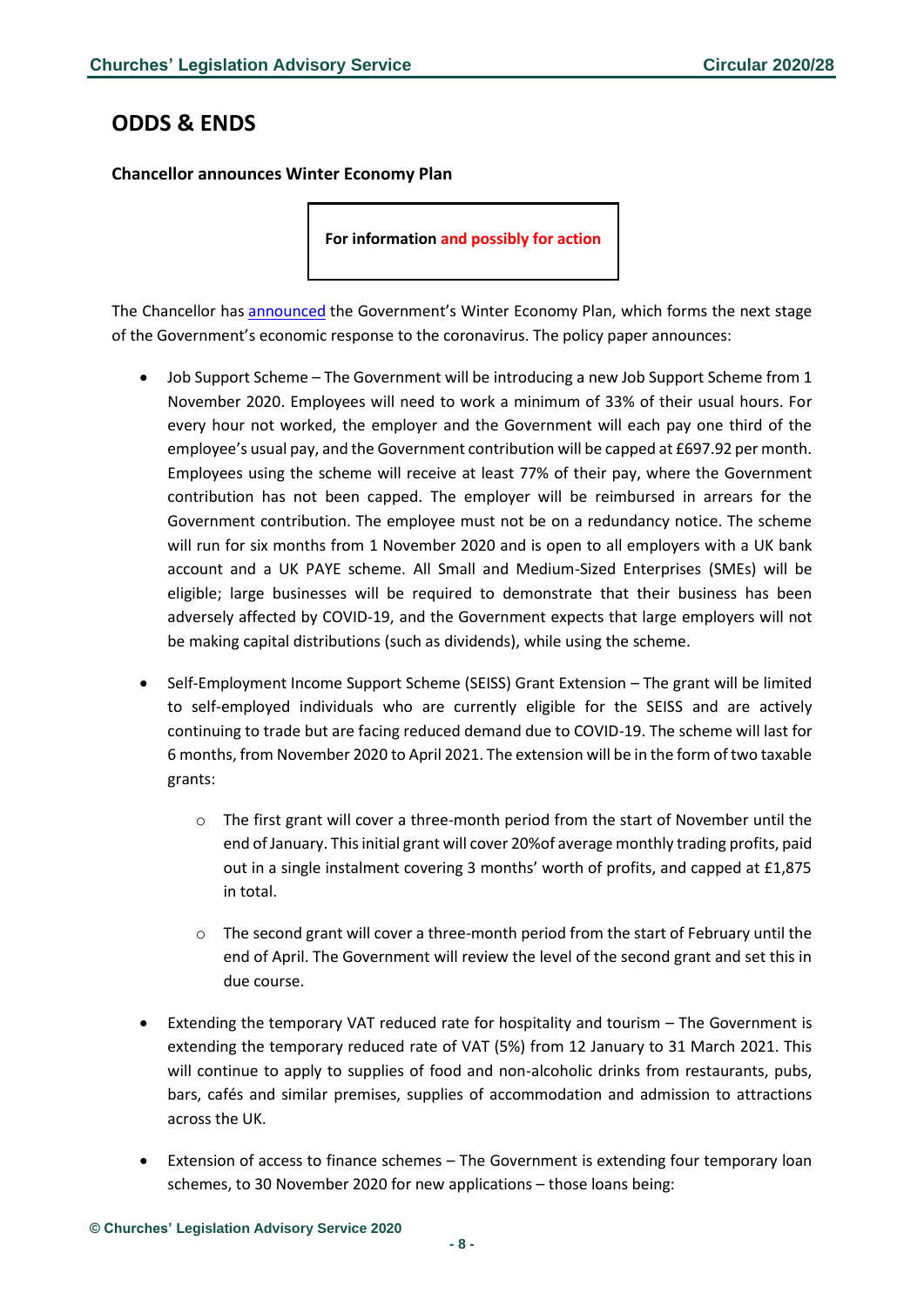- o Bounce Back Loan Scheme
- o Coronavirus Business Interruption Loan Scheme
- o Coronavirus Large Business Interruption Loan Scheme
- o Future Fund.

[Source: HM Treasury, 24 September]

#### <span id="page-8-0"></span>*Levelling up our communities***: proposals for a new social covenant**

**For information and possibly for action**

Danny Kruger MP has published his report, *[Levelling up our communities: proposals for a new social](https://www.dannykruger.org.uk/sites/www.dannykruger.org.uk/files/2020-09/Levelling%20Up%20Our%20Communities-Danny%20Kruger.pdf)  [covenant](https://www.dannykruger.org.uk/sites/www.dannykruger.org.uk/files/2020-09/Levelling%20Up%20Our%20Communities-Danny%20Kruger.pdf)*, which he prepared at the request of the Prime Minister. It includes a section headed 'A new deal with faith communities' in which he notes that before the welfare state, social support was provided by parishes, independent charities, foundations, friendly societies, mutuals, trades unions, cooperatives and churches and that every faith 'has charity, and particularly voluntary financial redistribution, at its heart: the Jewish and Christian tithe, the Sikh *dasvandh*, the Muslim *zakhat*, the Hindu *dana*'.

He also notes that the Churches in the UK are estimated to have five million members, have deep roots in local communities, often have big buildings in the heart of communities – including the poorest ones – and a combined annual revenue of £11 billion per year; almost 20 per cent of total charitable income. According to the last Census, there were almost 4.5 million members of non-Christian faith communities in 2011, who in 2016 together raised just over £5 billion. He further notes that faith communities generally operate outside the aegis of local government and the public services: partly intentionally, but partly also because 'many faith groups lack the professionalism and the willingness to cooperate, that are necessary for proper partnerships with the public sector'. He regards that distancing as 'a very bad thing' and suggests that public servants are often reluctant to partner with faith-based organisations, sometimes through simple ignorance but too often from what he describes as 'faith phobia': an active objection to the principle of faith communities working in partnership with government based on an assumption that religious belief belongs in the private sphere.

He proposes 'a new deal with faith communities':

'**The Government should invite the country's faith leaders to make a grand offer of help on behalf of their communities, in exchange for a reciprocal commitment from the state.** For each faith group, the offer would include the commitment to mobilise their congregations and commit their resources to tackling one or more besetting social problem in our society: problem debt, or children in care, or prisoner rehabilitation, or rough sleeping, or something else. This may be a national mission - to provide foster places for every child in care in England, for instance - or local places may be asked to choose, from a menu of missions, one that suits local needs and capabilities. Either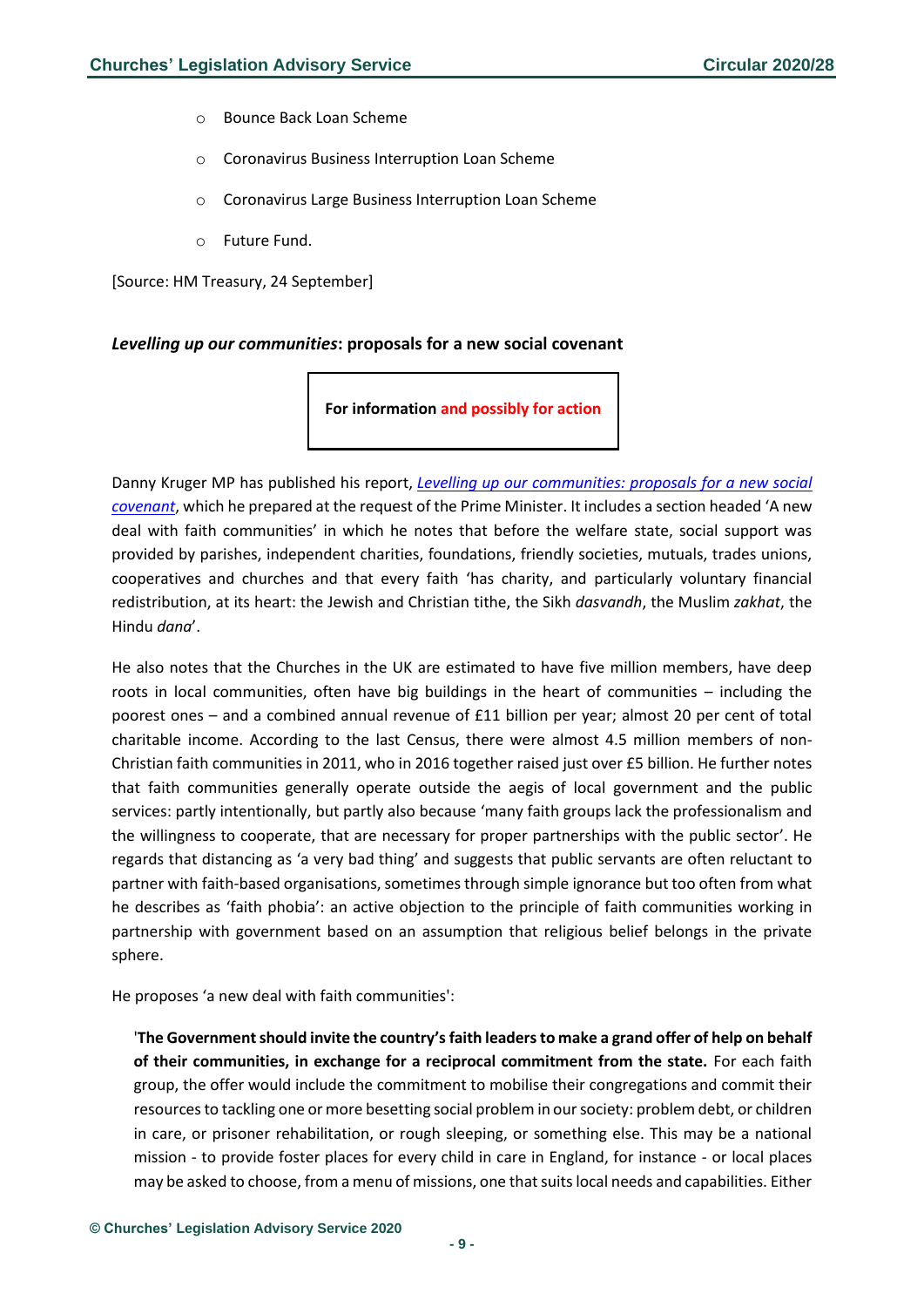way, the faith group would work with government to agree a way of working, including where appropriate a set of proven interventions and methodologies, which it would deliver with the permission of the relevant statutory agencies. The faith group would commit to fully funding this work from its own resources.

Rather than money, the reciprocal commitment by government would consist of a direction, from the very top, to all public servants to facilitate the work of the faith group on the agreed mission or missions' [*bold in original*].

His solution: 'a coalition to tackle some of the wicked social problems that faith groups, working in partnership with the state, are best placed to tackle':

'I have held discussions with church leaders in which there was a widespread willingness to work together and with government to tackle a social challenge or challenges in the strategic way described. The resources are certainly there. I am assured that, if a deal were done with government and the call went out to the Church, a total of £500 million could be raised over the next five years. This comes on top of the £900 million committed by the Church of England from its £9 billion endowment (Queen Anne's Bounty, set up in 1708 in the wake of the worst economic crisis until this one) which is going to the poorest parishes in the country. There is potentially £1.4 billion on the table - not a penny of it from the taxpayer.

I have described the outlines of a deal with the Christian church as it is the largest faith community and the one with the greatest reach across the country. A similar deal will be possible with each of England's faith communities, though each will look different. What they have in common is a commitment to serving mankind that transcends the dull utilities of technocratic secular liberalism, and is more powerful for it. This commitment is often regarded suspiciously as 'proselytism'. Yet the fact that most religious people wish the whole world to agree with them does not mark them as different from secular liberals, who also wish their theology to be universal. A tolerant society has space for all.'

[Source[: www.dannykruger.org.uk,](http://www.dannykruger.org.uk/) 24 September]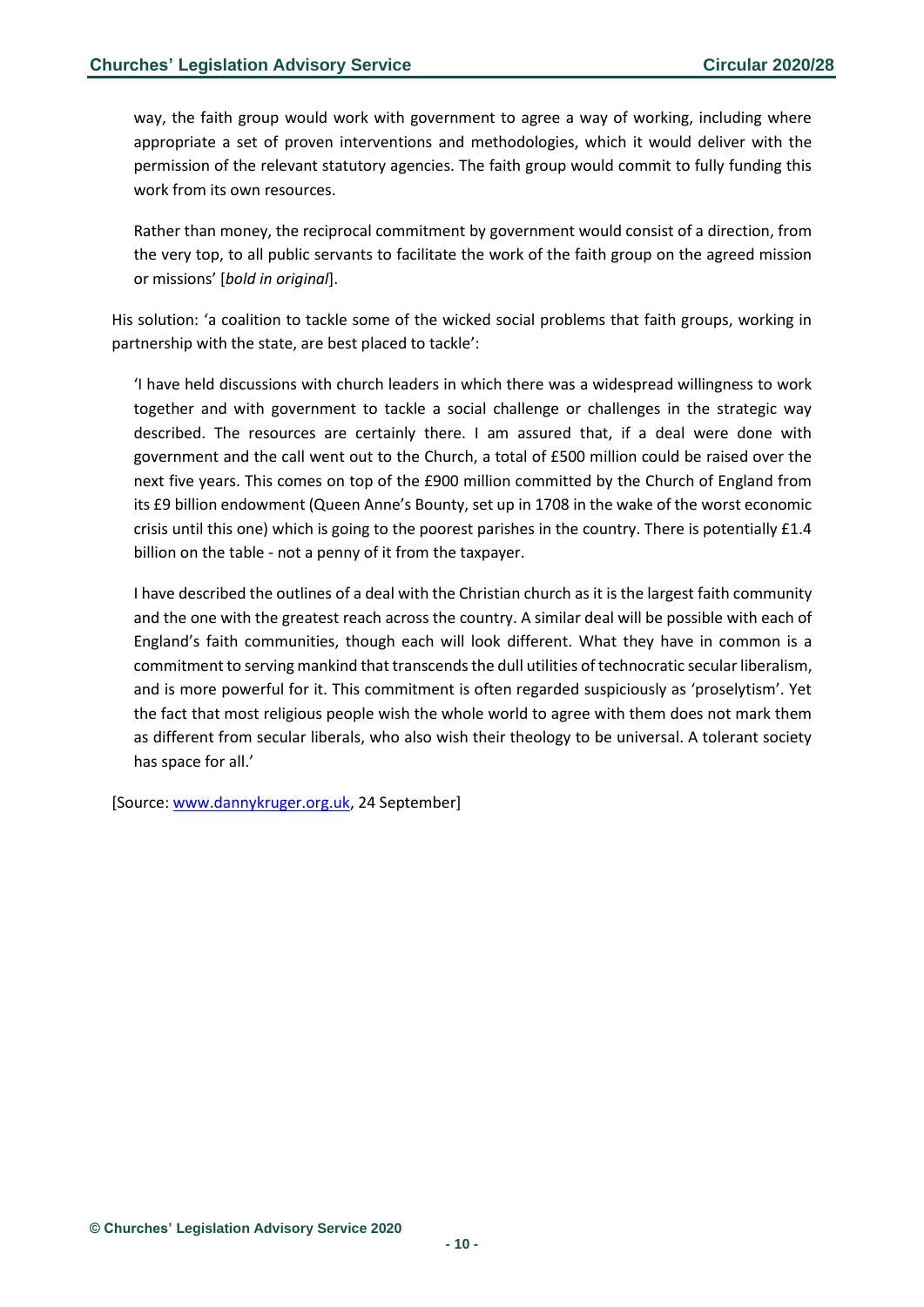### <span id="page-10-0"></span>**NORTHERN IRELAND**

#### <span id="page-10-1"></span>*McKee & Others v Charity Commission for Northern Ireland***: update**

**For information**

CCNI has published a further statement on the Court of Appeal judgment in *McKee & Others v Charity Commission for Northern Ireland* [2020] [NICA 13,](https://judiciaryni.uk/judicial-decisions/2020-nica-13) which upheld a legal challenge to the delegation of decision-making powers by the Commission to members of its staff.

Crucially, it includes the following statement from the Department for Communities:

'The Department accepts the Court of Appeal Judgment. The determination of the Court raises complex issues in respect to charity regulation in Northern Ireland from 2013 when the Charity Commission began registration and going forward. As such, the Minister will want to understand all of the potential impacts of the Judgment on past decisions to determine what is in the best interests of all stakeholders and to ensure that any future arrangements are fully considered as they will set the course for charity regulation in Northern Ireland and must be in the wider public interest.

The Department is assured that the Charity Commission has introduced interim procedures to ensure decisions can be taken in compliance with the Judgment. The Minister will shortly determine how the Department intends to respond to the issues raised by the Judgment. In the meantime the Department can give an assurance to those charities that were unlawfully registered that they remain charities in law and need do nothing differently in the interim.'

[Source: Charity Commission for Northern Ireland, 23 September]

#### <span id="page-10-2"></span>**Views sought on amending Building Regulations**



The Department of Finance has [launched](https://www.finance-ni.gov.uk/consultations/consultation-amendments-building-regulations-northern-ireland-2012-amended-and-associated-technical) a consultation – closing on **9 October** - on amendments to the *The Building Regulations (Northern Ireland) 2012* (as amended) and associated technical guidance, in relation to external fire spread on buildings.

[Source: Northern Irish Department of Finance, 7 September]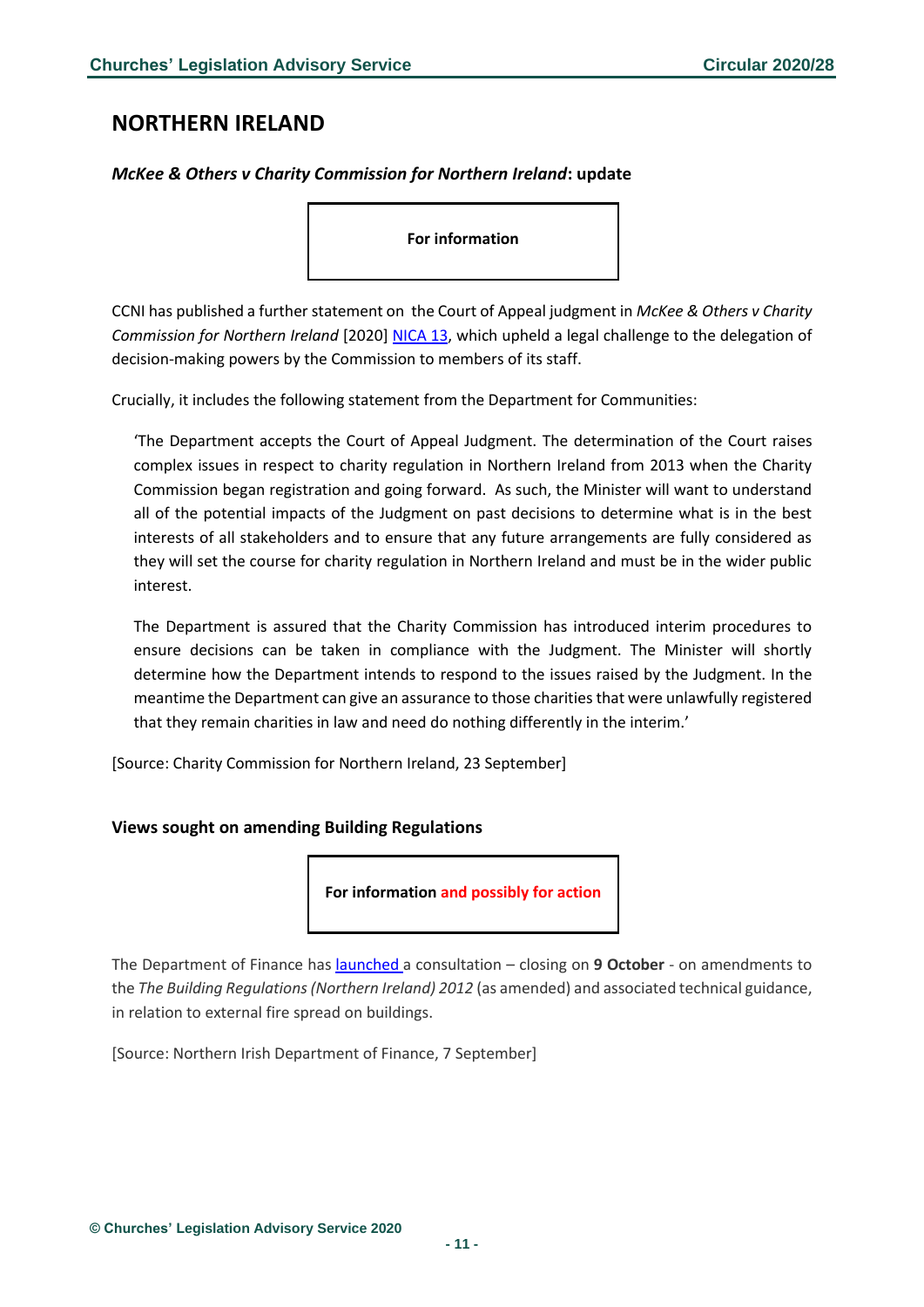### <span id="page-11-0"></span>**SAFEGUARDING**

<span id="page-11-1"></span>**Government response to the IICSA Westminster report**

**For information and possibly for action**

The Cabinet Office has [published](https://www.gov.uk/government/publications/government-response-to-the-iicsa-westminster-report/government-response-to-the-iicsa-westminster-report) the Government's response to the Independent Inquiry into Child Sexual Abuse's (IICSA) Westminster Investigation Report. The Government responded to all of the recommendations and pledged to keep keep the Inquiry informed of progress in this area.

[Source: Cabinet Office, 18 September]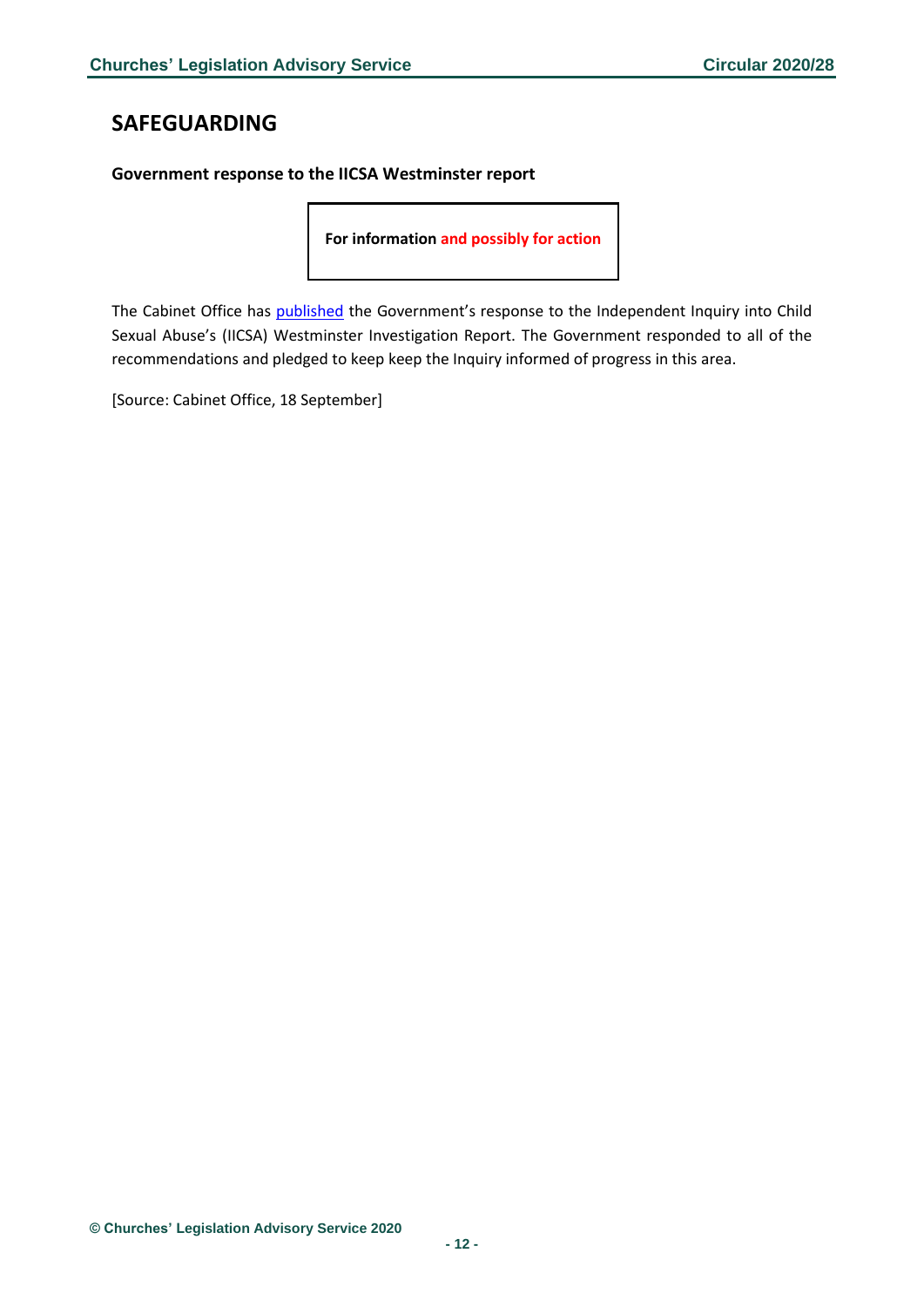# <span id="page-12-0"></span>**SCOTLAND**

#### <span id="page-12-1"></span>**Consultation on Short Term Lets**

**For information and possibly for action**

The Scottish Government has [published](https://consult.gov.scot/housing-services-policy-unit/short-term-lets-licensing-scheme/) a consultation – closing on **16 October** – on its proposals for the regulation of short-term lets that will form the basis for secondary legislation to be laid in Parliament in December.

[Source: Scottish Government, 14 September]

### <span id="page-12-2"></span>**Reform of Hate Crime**



The Scottish Government i[s proposing](https://www.gov.scot/news/hate-crime-law-reform/) to make lodge amendmentsto the *[Hate Crime and Public Order](https://beta.parliament.scot/bills/hate-crime-and-public-order-scotland-bill)  [\(Scotland\) Bill](https://beta.parliament.scot/bills/hate-crime-and-public-order-scotland-bill)* to 'balance protection of vulnerable groups affected by hate crime with people's rights to freedom of expression.' The proposed changes would mean that:

- A conviction for new offences of 'stirring up' hatred would only be possible where it is proven that an individual intended to stir up hatred through his or her actions or behaviour.
- The alternative and lower threshold for an offence to be triggered which is currently in the draft legislation – namely, if someone's behaviour was 'likely to' stir up hatred – is to be removed.
- There will be no change to the threshold for the existing stirring up of hatred offences for racial hatred. These offences have been in Scots law since 1986 and will remain in place.

[Source: Scottish Government, 23 September]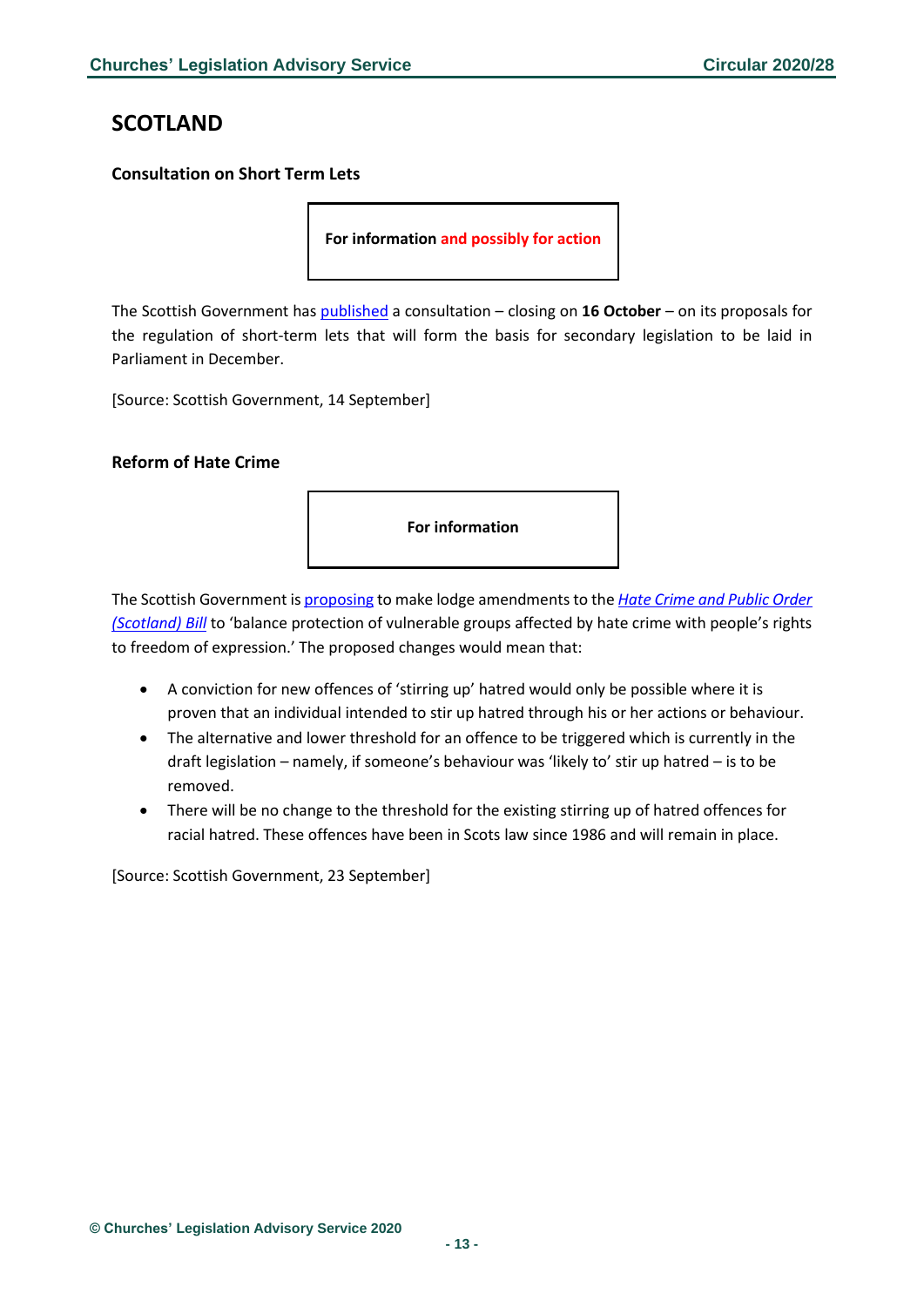### <span id="page-13-0"></span>**TAX**

### <span id="page-13-1"></span>**Non-Domestic Rating (Lists) (No. 2) Bill**

**For information**

The Government has introduced the *[Non-Domestic Rating \(Lists\) \(No. 2\) Bill](https://publications.parliament.uk/pa/bills/cbill/58-01/0174/200174.pdf)* to Parliament [\(explanatory notes\)](https://publications.parliament.uk/pa/bills/cbill/58-01/0174/en/200174en.pdf). It implements commitments made by the Government on 21 July 2020 to ensure that the next business rates revaluation takes effect from 1 April 2023. This revaluation will be based on property values as of 1 April 2021, so that it better reflects the impact of COVID-19. The Bill also moves the latest date by which draft rateable values must be published from 30 September preceding the new rating list, to 31 December preceding the new rating list, in relation to both England and Wales.

[Source: Parliament, 9 September]

#### <span id="page-13-2"></span>**VAT reverse charge**



HMRC has [published](https://www.gov.uk/guidance/vat-reverse-charge-technical-guide?utm_source=c0cff4e3-1e44-4444-a7d1-507d0accf80c&utm_medium=email&utm_campaign=govuk-notifications&utm_content=daily) guidance on how to use the new domestic reverse charge from 1 March 2021. Organisations must use the reverse charge from 1 March 2021, if they are VAT registered in the UK, buy building and construction industry services and:

- Payment for the supply is reported within the Construction Industry Scheme (CIS)
- The supply is standard or reduced rated
- They are not hiring either staff or workers, or both
- They are not using the end user or intermediary exclusions.

[Source: HMRC, 24 September]